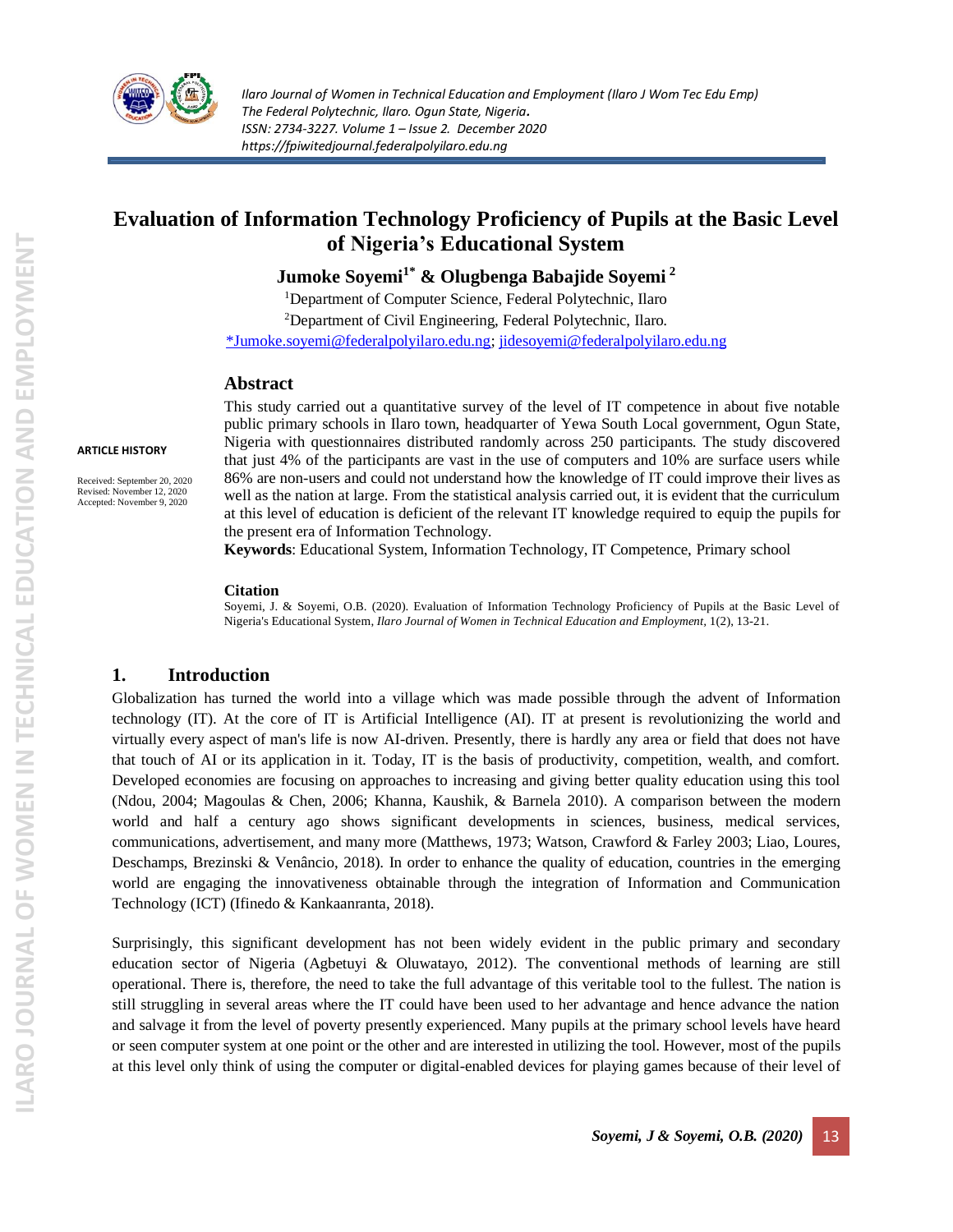

knowledge. Meanwhile, the full advantage of their interest could be engaged through this tool by developing a curriculum that is IT-driven.

In the last curriculum for primary schools, Computer Studies/ICT is part of the core subjects (Awofala & Sopekan, 2013). There is need to implement this curriculum and emphasis should be practical based IT-driven subjects where pupils have access to web-based instructional materials and can also submit their assignment through a childprotected (parental control) educational platform, in addition to the conventional teaching. Implementing this continuously gives the competence required at an early age. Government input in this regard in terms of infrastructures such as computer sets, electricity, Internet accessibility, and others will also enhance the smooth running of such a system.

Education and learning are lifetime processes, there is no limit on when to start and stop. In Nigeria's educational system, several children start primary school at the age of 5 or 6 years and spend the next six years in the school, graduating at the age of 11 or 12 years. The Universal Basic Education (UBE) programme was initially introduced into the Nigerian educational system in September 1988 (Igbokwe, 2015). It was a combination of European and American systems of education consisting of six-year primary school education, three years of comprehensive junior secondary education, three years of senior secondary school, and four years and above in higher institutions of learning depending on the course of study.

This system resulted to the structure of 6-3-3-4 which is the same as that of the United States of America, Canada, Greece, Egypt, and South Korea (Education system in Nigeria, 2017; Ifeanyi, 2015). In 2008, another structure was implemented consisting of 9-year basic education right from primary 1 to JSS 3. The old curriculum was gradually and systematically phased out, giving a structure of 9-3-4 system of education. The latest modification came in 2012 when the National Council on Education changed the Nigerian education system to five levels (1-6-3-3-4) with the inclusion of one-year pre-primary education in order to provide better access to education (Federal Ministry of Education, 2014).

The curriculum is the main cornerstone of which the learning process in the school lies. The development of contents, teacher's training, developing school plans, student evaluation, and others are all based on the curriculum (Osuji, 2009; Musa, Hafiz & Bello, 2018). It, therefore, means that without the curriculum, no school can function appropriately. It also gives focus and ensures that the same operation that is performed in a school will be performed in other schools.

The implementation of the curricula at the public primary school visited is however not IT-driven and the level of Computer studies/IT subject included is purely theoretical, though it was stated that computers should be made available. From all the public primary schools visited, there was no evidence of computer laboratory for these pupils, no connection to electricity, not even a computer system in the office of the headteacher, talkless of having computers to teach and enhance the interest of pupils in other subject areas. A curriculum without the infrastructure to back it is not sufficient in raising the next generation of scholars and leaders who will compete well internationally. This research, therefore, carries out a study to establish the computer competence of pupils at this basic level of education in Nigeria's education system to bring a clearer picture of the present situation to bear.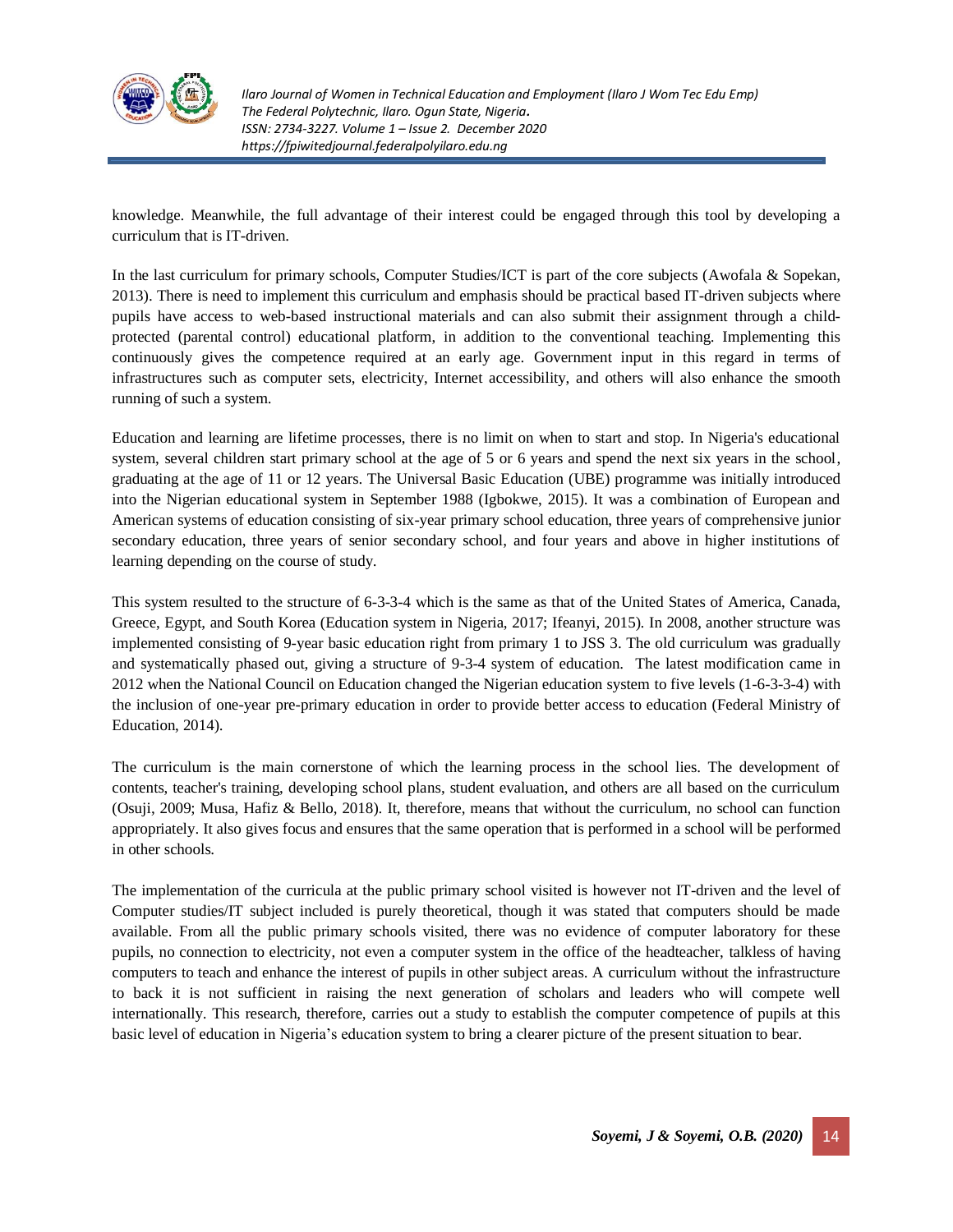

# **2. Methodology**

The study subjects were Basic 3 to 6 pupils from five notable public primary schools in Ilaro township, Headquarters of Yewa South local government, Ilaro, Ogun State, Nigeria. The quantitative research method in the survey type was adopted for the study. The population for the study comprised 50 participants per school. This was used as a sample for the study. The respondents were carefully selected through a random sampling method. Data was collected through a structured questionnaire for collating the perception of respondents of IT and their computer prowess as entrenched in primary schools. Close-ended questions were adopted which provided answers that are easy to interpret and tabulate. The survey was carried out between August-November 2019. All the questionnaires administered to the respondents were retrieved.

The reliability of the instrument (that is, the questionnaire) measured with Cronbach's alpha was 0.854. Descriptive Statistics were applied to scale statements to examine the order of importance. Ordinal logistic regression analysis was also employed to ascertain the contribution of gender, age, and a class of the pupils to IT competence coupled with their rates of exposure to computer usage. The relationship existing between the socio-demographic information of the pupils and their IT competence was also examined using the Spearman Rho technique.

# **3. Results**

**Table 1:** Data Summary

| <b>VARIABLES</b>        |                 | <b>CODE</b> | N   | <b>Marginal</b><br>Percentage |
|-------------------------|-----------------|-------------|-----|-------------------------------|
| Level of Computer Usage | Non-user        | $Q3=1$      | 189 | 75.4%                         |
|                         | Surface user    | $Q3=2$      | 41  | 16.4%                         |
|                         | Vast user       | $Q3=3$      | 20  | 8.0%                          |
| Gender                  | Male            | $Sex=1$     | 158 | 63.2%                         |
|                         | Female          | $Sex=2$     | 92  | 36.8%                         |
| Age                     | $\leq$ 10 YEARS | $Age=1$     | 106 | 42.4%                         |
|                         | $>10$ YEARS     | $Age=2$     | 144 | 57.6%                         |
| Class                   | Basic 3         | $Class = 3$ | 62  | 24.8%                         |
|                         | Basic 4         | $Class = 4$ | 40  | 16.0%                         |
|                         | Basic 5         | $Class = 5$ | 67  | 26.8%                         |
|                         | Basic 6         | $Class=6$   | 81  | 32.4%                         |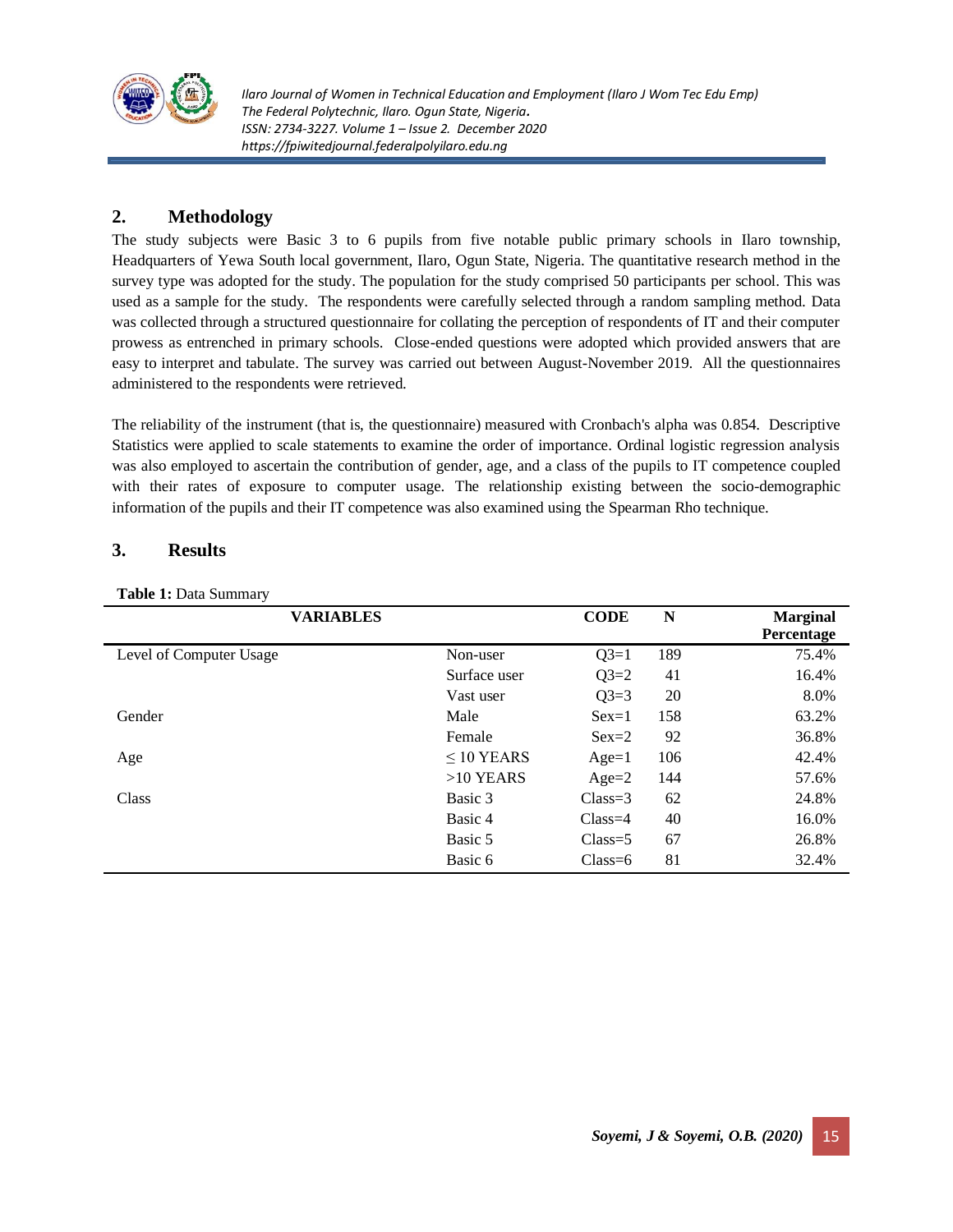



**Figure 1:** Participants by Gender **Figure 2:** Participants by Age



The participants comprise of 158 boys (63.2%) and 92 girls (36.8%) taking from four different classes in five schools (Table 2 and Figure 1), 42.4% are younger than 10 years old while the remaining 57.6% are older than 10 years (Table 2 and Figure 2)





Table 1 and Figure 3 show that 24.8% of the participants are from Basic 3, 16.0% from Basic 4, 26.8% from Basic 5 and 32.4% from Basic 6. The level of computer usage is represented in Table 2 and Figure 4, with a whopping 75.4% of the participants that never used a computer or any electronic enabled gadgets for learning. Further statistical analyses were done in Tables  $2 - 5$ .

|                    | <b>Model Fitting Information</b> |                   |                   |    |      |  |  |
|--------------------|----------------------------------|-------------------|-------------------|----|------|--|--|
|                    | Model                            | -2 Log Likelihood | <b>Chi-Square</b> | df | Sig. |  |  |
| Computer           | Intercept Only                   | 89.815            |                   |    |      |  |  |
| Proficiency*GENDER | Final                            | 73.261            | 16.554            |    | .000 |  |  |
| Computer           | Intercept Only                   | 33.788            |                   |    |      |  |  |
| Proficiency*AGE    | Final                            | 25.236            | 8.552             |    | .003 |  |  |
| Computer           | Intercept Only                   | 53.252            |                   |    |      |  |  |
| Proficiency*CLASS  | Final                            | 42.091            | 11.162            | 3  | .011 |  |  |

|  |  | Table 2: Ordinal Regression |
|--|--|-----------------------------|
|--|--|-----------------------------|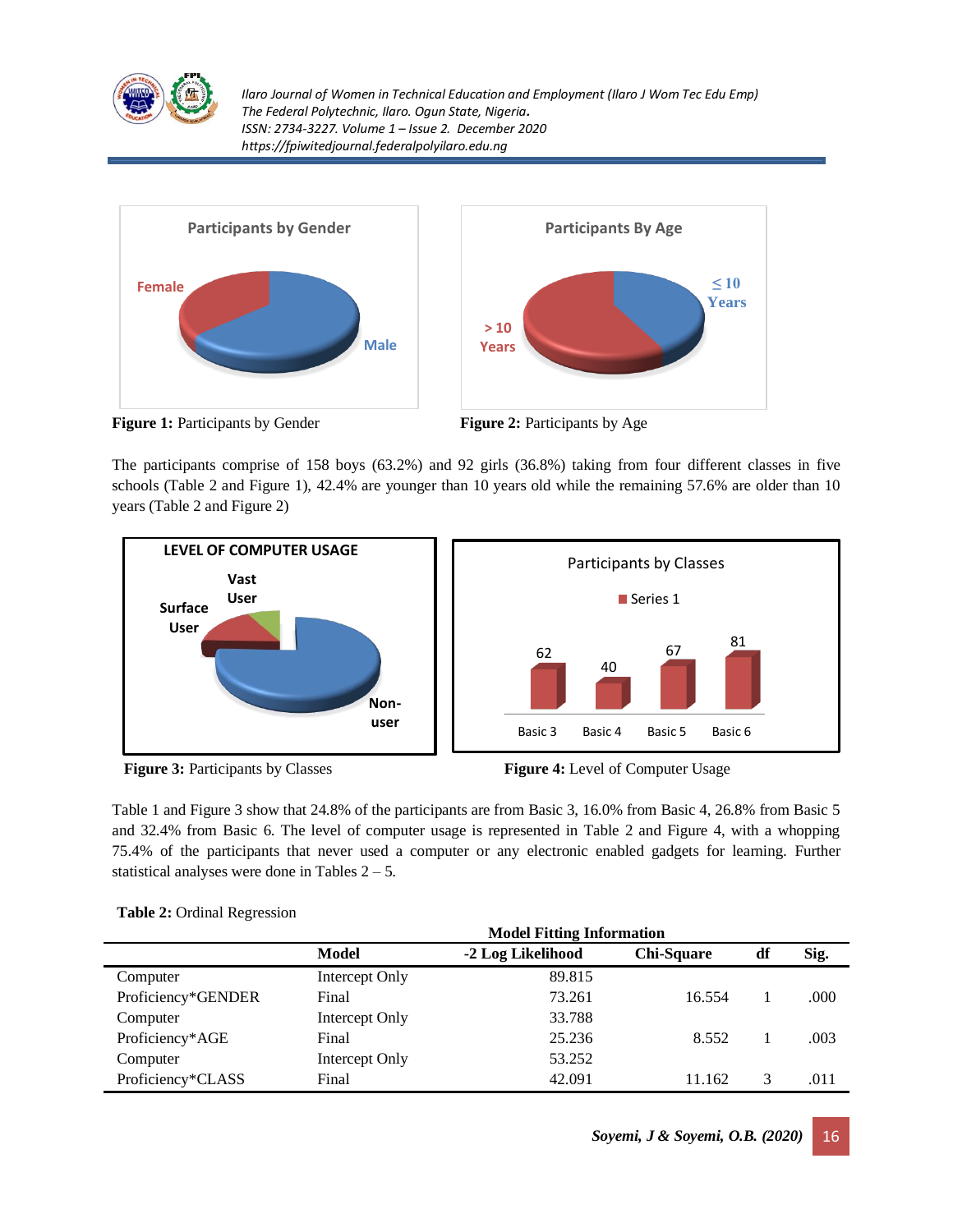

## **Table 3:** Chi-Square Test of Independence

| <b>Goodness-of-Fit</b>     |                |    |       |                                                |
|----------------------------|----------------|----|-------|------------------------------------------------|
| Factor                     | <b>Pearson</b> | df | Sig.  | <b>Decision</b>                                |
|                            | $\chi^2$       |    |       |                                                |
| Computer                   | 54.896         |    | .000. | Sex is dependent on Computer Proficiency       |
| Proficiency*GENDER         |                |    |       |                                                |
| Computer Proficiency*AGE   | 5.668          |    | .017  | Age is dependent on Computer Proficiency       |
| Computer Proficiency*CLASS | 8.675          |    | .034  | Basic Class of Pupils is dependent on Computer |
|                            |                |    |       | Proficiency                                    |

**Table 4:** Measure of Determination (Pseudo R-square)

| Model                       | Nagelkerke $R^2$ | Cox and Snell R2 | McFadden |
|-----------------------------|------------------|------------------|----------|
| Computer Proficiency*GENDER | 0.573            | 0.464            | 0.331    |
| Computer Proficiency*AGE    | 0.638            | 0.534            | 0.416    |
| Computer Proficiency*CLASS  | 0.750            | 0.644            | 0.521    |

### **Table 5:** Parameter Estimates

|                 |           |             | <b>Estimate</b> | <b>Std. Error</b> | Wald   | Df               | Sig. |
|-----------------|-----------|-------------|-----------------|-------------------|--------|------------------|------|
|                 | Threshold | $[O3 = 1]$  | $-.702$         | .206              | 11.678 |                  | .001 |
| GENDER*Computer |           | $[Q3 = 2]$  | .785            | .207              | 14.370 |                  | .000 |
| Proficiency     | Location  | $[SEX=1]$   | $-.982$         | .250              | 15.385 |                  | .000 |
|                 |           | $[SEX=2]$   | $0^a$           | $\bullet$         |        | $\boldsymbol{0}$ |      |
|                 | Threshold | $[Q3 = 1]$  | $-.434$         | .165              | 6.945  | 1                | .008 |
| GENDER*Computer |           | $[Q3 = 2]$  | 1.013           | .177              | 32.786 |                  | .000 |
| Proficiency     | Location  | $[AGE=1]$   | $-.717$         | .246              | 8.529  | 1                | .003 |
|                 |           | $[AGE=2]$   | O <sup>a</sup>  | $\cdot$           |        | $\mathbf{0}$     |      |
|                 | Threshold | $[Q3 = 1]$  | $-.652$         | .216              | 9.099  | 1                | .003 |
|                 |           | $[Q3 = 2]$  | .809            | .219              | 13.693 | 1                | .000 |
| Class*Computer  | Location  | $[CLASS=3]$ | $-.596$         | .316              | 3.562  | 1                | .059 |
| Proficiency     |           | $[CLASS=4]$ | $-.630$         | .363              | 3.018  |                  | .082 |
|                 |           | $[CLASS=5]$ | $-1.028$        | .319              | 10.395 |                  | .001 |
|                 |           | $[CLASS=6]$ | $0^a$           |                   |        | 0                |      |

# **4. Discussion**

Reliability analysis made returned a Cronbach's Alpha statistic of 0.854 in Table 1, which indicates a high level of internal consistency for the scales used under study. This also shows that the scales were found to be reliable for the research work thereby showing the individual contribution of all the barrier factors for the decision-making process.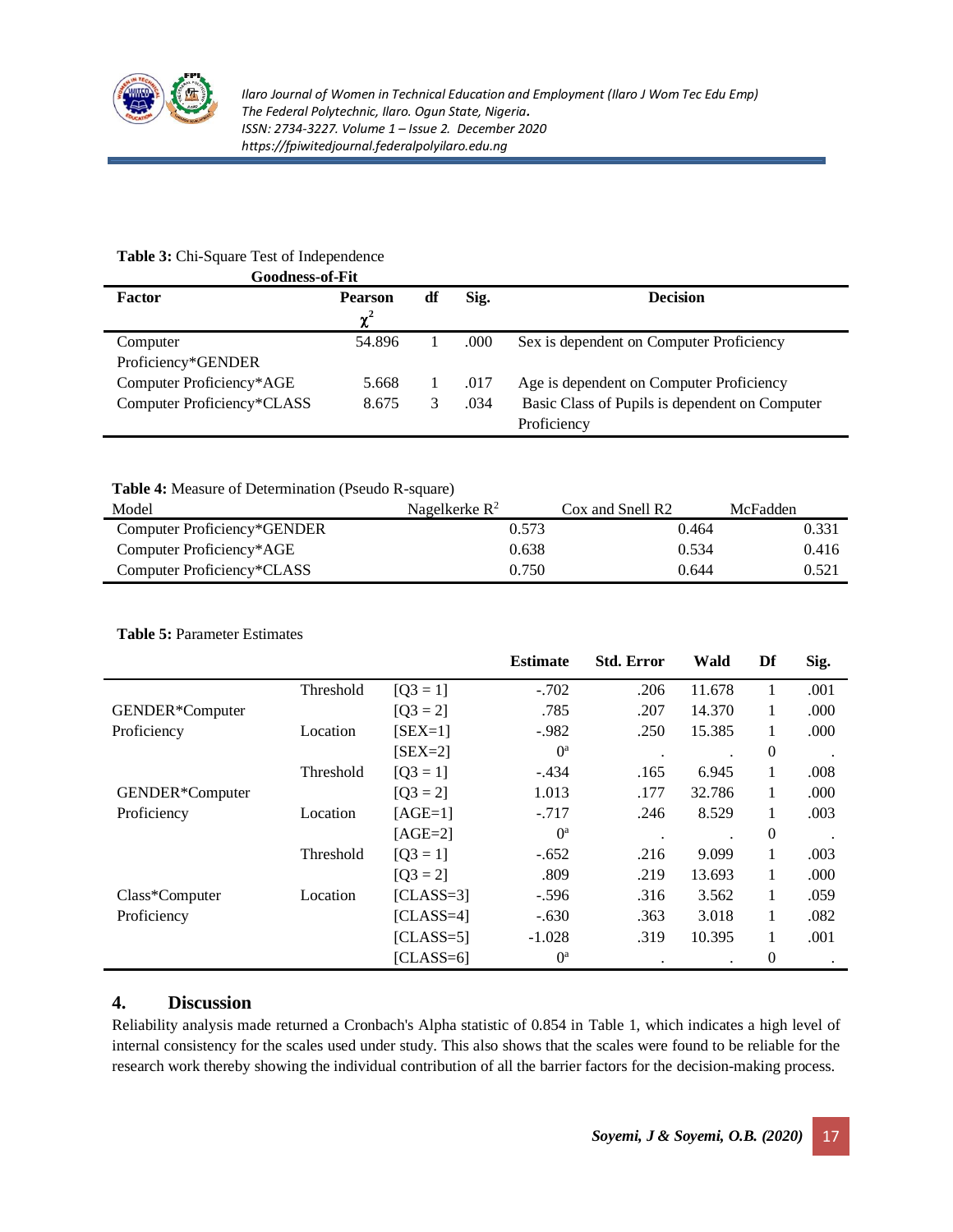

Examining the result in Table 1 shows the ordered coding and marginal percentage of the variables used for predicting the odds. It is evidenced that most of the respondents (75.4%) were non-users with only 16.6% and 8% representing surface and vast users respectively. From Tables 2 and 3, the model for primary school pupil's computer proficiency on gender does give a significant improvement over the baseline intercept-only model. This tells that the model gives better predictions than guessing based on the marginal probabilities for the outcome categories. All other models of age and class also give significant improvement over the baseline intercept-only model which also serves as a contributory improvement in computer proficiency of the respondents. From the measure of determination in Table 4, Nagelkerke R-square is mostly reported since it has the highest value of Pseudo R-square in measuring the goodness of fit. There are approximately 57.3%, 63.8%, and 75% variation in the level of computer usage for the achievement of economic advancement through Information Technology competence based on gender, age, and class.

Table 5 describes the parameter estimates of the variables used in predicting the IT competence of the pupils at the primary school level. The Wald values with their associated P-values < 0.05 indicates that sex is a contributing factor to the competency of the primary school pupils in Information Technology computer usage. Taking the gender of respondents as a measure of computer proficiency in Nigeria primary schools, an estimate of -0.982  $(exp^{-0.982})$  indicates that the odds of a female primary school pupil being vast in computer usage and thus advancing the economy of the nation is 0.3746 more likely compared to the opposite sex as at the time of schooling. This means that male  $(exp^{0.982} = 2.6698)$  pupils tend to develop more passion for Information Technology (IT) than their female counterparts. Besides, the analysis also revealed that age is a contributing factor in harnessing the economy through a technologically driven curriculum from the grassroots since its P-value < 0.05 significance level. An estimate of -0.717 ( $exp^{-0.717} = 0.4882$ ) indicates that the odds of a primary school pupil to be vast in computer usage in advancing the economy of the nation whose age is less than or equal to  $(E)$  10 is 0.4882 more likely compared to those whose age is above 10 years old at the time of schooling. This means that pupils of age  $>10$  years ( $exp^{0.717}$  = 2.0483) tend to develop a passion for Information Technology (IT) than those of £10 years of age.

It can also be vividly seen from Table 5, that Basic Class of pupils as a measure of IT competence in primary schools shows that respondents in basic 3 and 4 does not significantly contribute to the measure of computer proficiency as a measure of IT competence  $p > 0.05$  compared to those in basic 5 (P-value <0.05) taking basic 6 as the reference category. An estimate of -1.028 with odds ratio CLASS6/CLASS5 =  $exp^{-1.028}$  = 0.3578 shows that the odds of the respondents to be sound in I.T through the introduction of computer and practical applications for vastness is 0.3578 more likely than either non-users or surface users respectively. Although, primary 3 and 4 pupils tend to have higher odds  $(exp^{-0.596} = 0.5510, exp^{-0.630} = 0.5326)$  in their levels of computer proficiency but the estimates were found to be statistically insignificant.

Based on the empirical analysis of the research study, it is opined that the government should legislate and fund public primary schools for I.T compliance through a well-structured curriculum for economic advancement to increase their skills from non-users and surface users to vast users irrespective of gender, age, and class.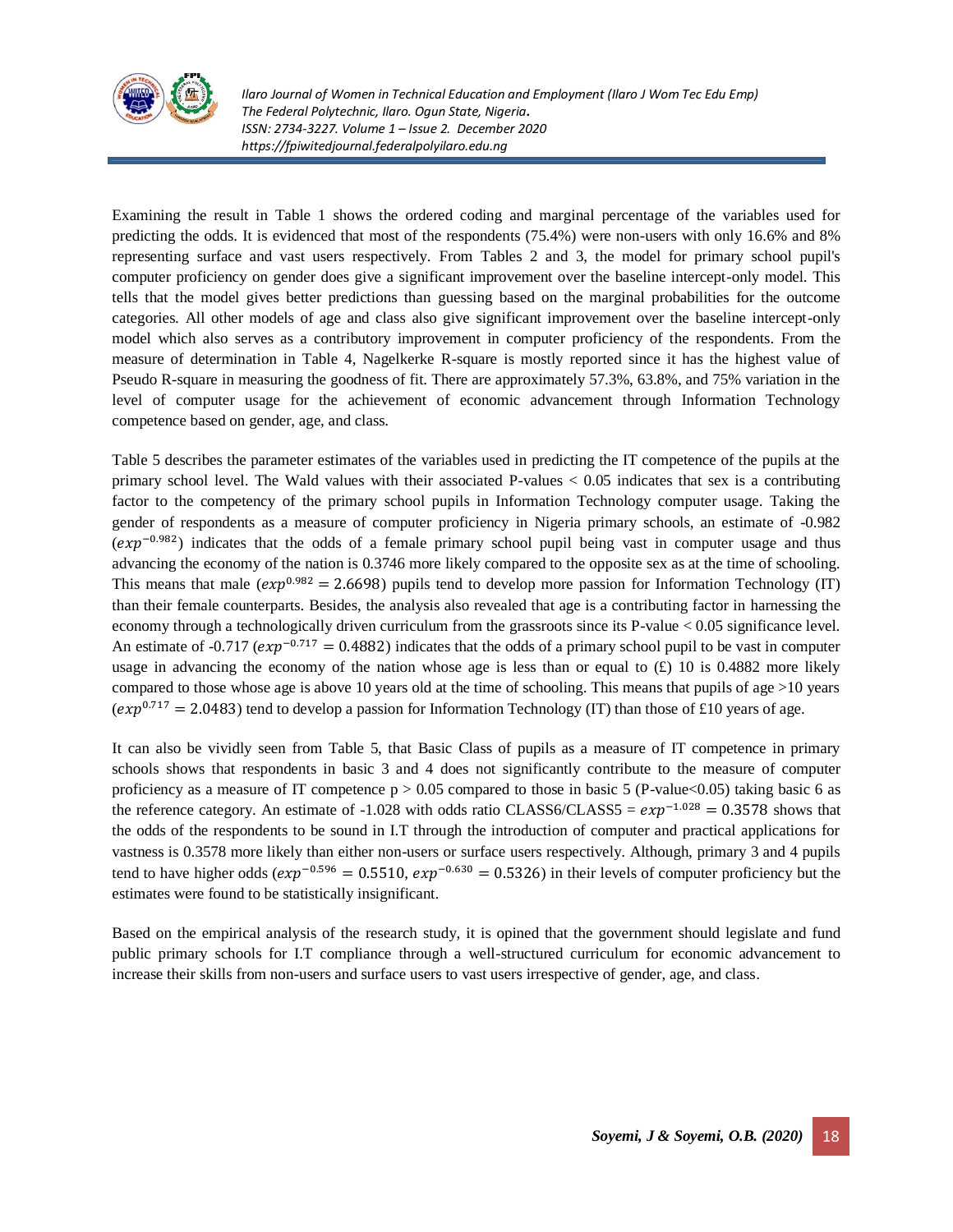



**Figure 5:** I.T User by Gender

Figure 5 illustrates the I.T users by their gender. 105 (66.46%) of the male respondents are non-user, compared to 16 (17.39%) of the female. This shows that a substantial number of male respondents do not use the computer at all, even the mobile device. This can be attributed to the background of the pupils that attended the public primary schools. There are more I.T surface users among the female (65; 70.65%) than the male (20; 12.66%). The vast I.T users by gender have 33 male (20.89%) and 11 female (11.96%). One major factor the surface and vast users attributed to their usage was using it from other places other than the school and their parents' mobile sets.



**Figure 6:** I.T Users by Age

A further illustration of the results is provided in Figure 6. It displays I.T users by age. 64.10% of the early age (5-7 years) are non-users of I.T while older pupils (14years and above) have 46.67% non-users. The highest I.T vast users are the early age (5-7 years) with 21.79% while the least vast users are the 8-10 years with 14.28%. The surface users are most among the ages 8-10 years with 54.95%. By the responses of the respondents, the usage is largely dependent on the number of respondents in each age group.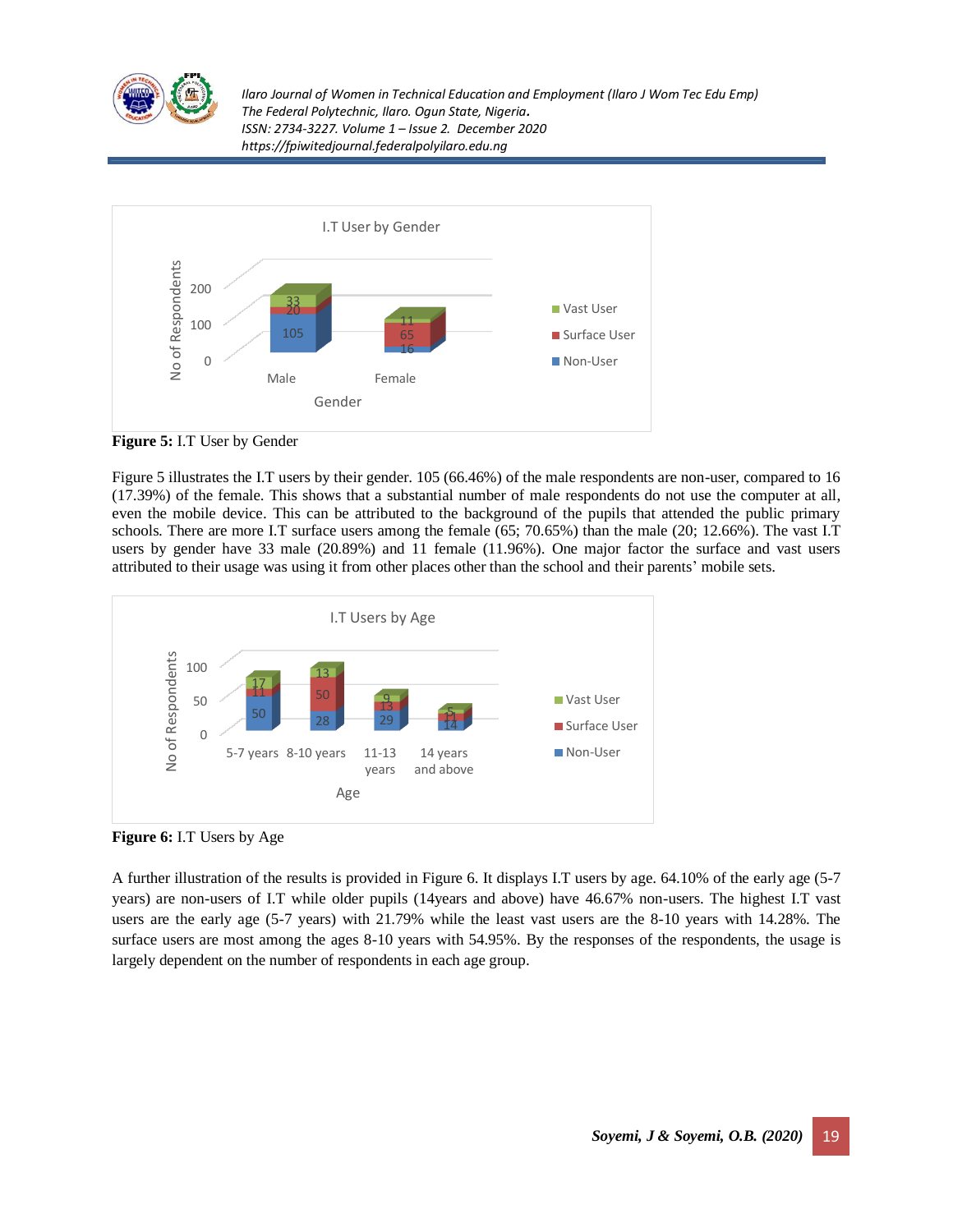



Figure 7: I.T Users by Classes

Figure 7 further indicated the extent of computer usage by the participants based on classes. Basic 5 has the majority of non-user of computers (64.18%) while the Basic 6 has majorly of surface users. It can also be deduced from the figure that Basic 5 has the highest vast users with 19.4% of respondents compared to Basic 6 with 6.85%.

| <b>Table 4.3: Correlations</b> |                             |           |         |
|--------------------------------|-----------------------------|-----------|---------|
| <b>Correlated variables</b>    | <b>Spearman Correlation</b> | Approx. T | p-value |
| Sex * IT competence            | 0.326                       | 5.433     | .000    |
| Age $*$ IT competence          | 0.054                       | 0.847     | .398    |
| $Class * IT$ competence        | 0.099                       | 1.567     | .118    |

**Table 4.3: Correlations**

Confirmatory analysis of the ordinal logistic model fitted can be evidenced from table 4.3. Result indicated that sex of participants is dependent on IT competence  $(r= 0.326, p-value$ . < 0.05) while age and class do not dependent on their competence ( $r = 0.054$  and 0.099 respectively with p-value  $> 0.05$ .

#### **5. Conclusions**

From the study and statistical analysis conducted, it is evident that the level of IT use at the public primary school level in Ilaro Town of Yewa South Local Government of Ogun State is still in its infancy with no practical conduct or even the core computer subject carried out talk less of incorporating IT curriculum delivery in other courses. Education is the bedrock of national growth and development; and today, Information technology is the basis of productivity, competition, wealth, and comfort. Incorporating this powerful tool into the pupils at the public primary school level of education will go a long way to produce highly competitive, up-to-date, IT competent pupils that will advance in this knowledge to be a national asset that will contribute to the growth and development of the nation through their creativity, knowledge, and exposure.

# **References**

Agbetuyi, P. A., & Oluwatayo, J. A. (2012). Information and communication technology (ICT) in the Nigerian educational system. *Mediterranean Journal of Social Sciences*, *3*(3), 41-45.